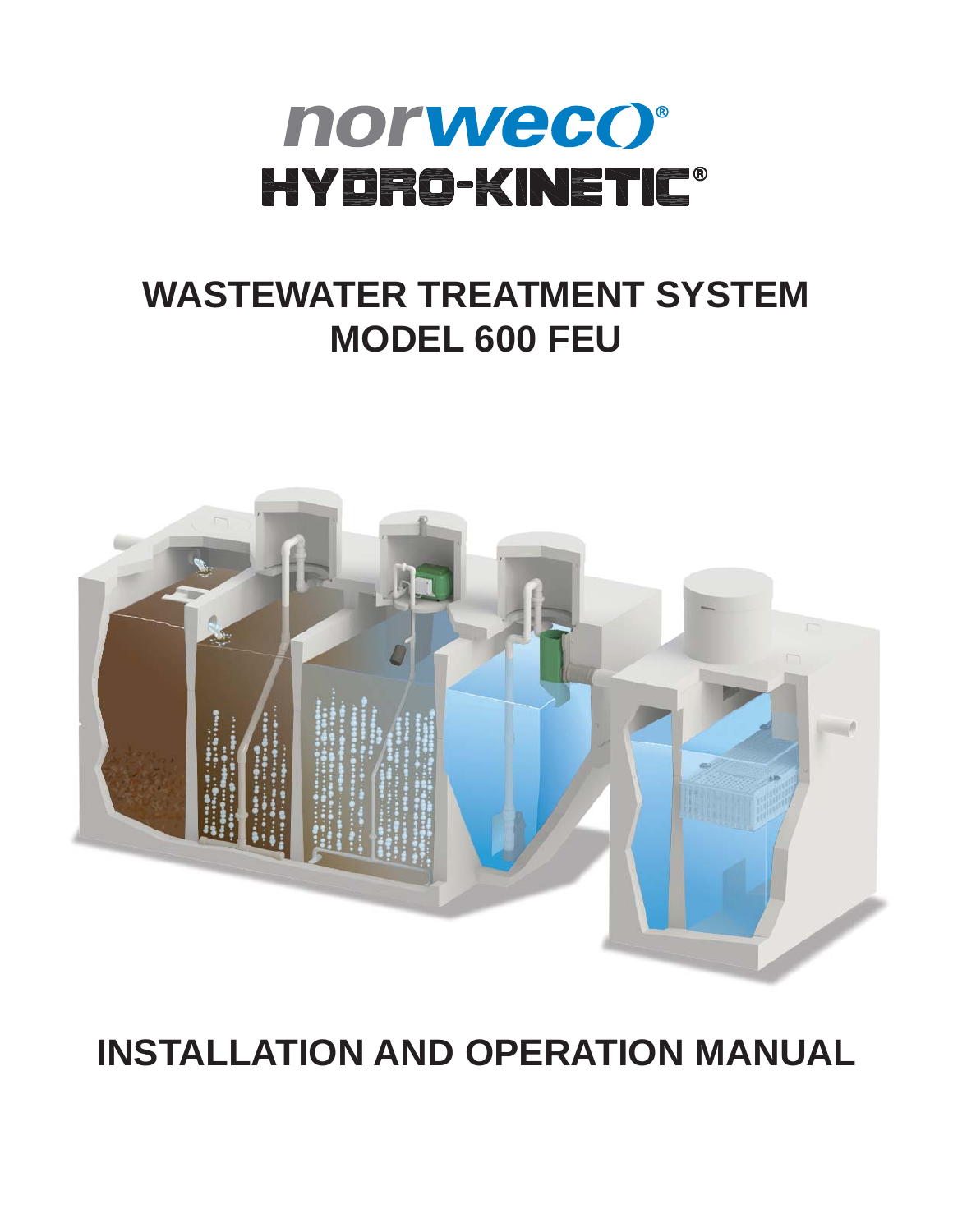# **Before You Start**

Installation procedures, equipment and personnel should always comply with applicable safety regulations as well as all federal, state and local codes. The Hydro-Kinetic system must be installed according to these instructions to insure safe, reliable and efficient operation. The system must be installed by an authorized representative of Norweco. Carefully unpack and inspect the Hydro-Kinetic system components. Make sure you have received all components in good condition. Read all instructions before beginning installation.

The Hydro-Kinetic system components include:

- 1. Service Pro Model 801P Control Center
- 2. Model A100 Air Pump (with power wire junction box)
- 3. Alarm Float (with alarm wire junction box)
- 4. Flow Equalization Device
- 5. Primary Recirculation Assembly
- 6. Model SD103 Recirculation Pump
- 7. Intermediate Recirculation Assembly
- 8. Diffuser
- 9. Mixing Bar
- 10. Mixing Bar Drop Pipe Assembly
- 11. Diffuser Drop Pipe Assembly
- 12. Primary Air Assembly

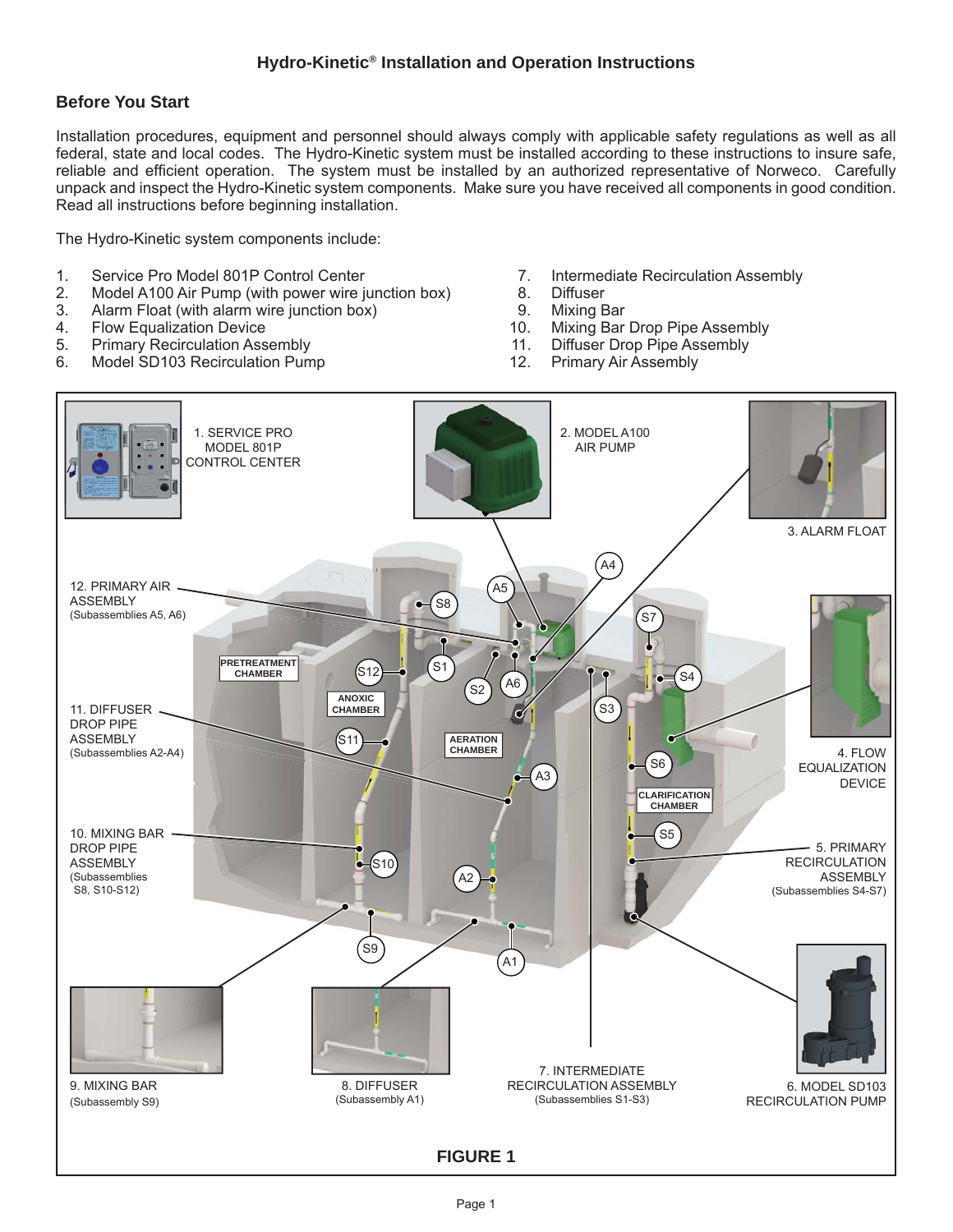# **Pre-Delivery Tank Preparation**

The Hydro-Kinetic tank equipment package contains some components that are cast-in the tank during the manufacturing process, and other components that are installed after the casting process is complete. In the standard two-piece tank, the only component that needs to be installed prior to delivery is the intermediate recirculation assembly. In a one-piece tank, the distributor will need to provide a pretreatment outlet tee, an aeration chamber inlet elbow and a Hydro-Kinetic filter outlet tee. Norweco recommends assembling all of these components, as well as the Kinetic Bio-Film reactors, before the tank is delivered to the installation site. Install components according to the following steps:

- 1. For a one-piece tank, solvent weld the 4" Schedule 40 PVC pretreatment outlet tee to the coupling that was cast-in the outlet of the pretreatment chamber (distributor to provide). Solvent weld the 4" Schedule 40 PVC aeration chamber transfer elbow into the coupling cast-in the inlet of the aeration chamber (distributor to provide).
- 2. For all systems, begin in the anoxic chamber and solvent weld subassembly S1 into the coupling that was cast-in the wall between the anoxic and aeration chambers. The elbow should be oriented as shown in Figure 2, with the short stub of pipe parallel to the floor and ceiling of the tank.
- 3. Solvent weld subassembly S2 into the aeration chamber side of the same cast-in coupling. See Figure 2.
- 4. Starting in the aeration chamber, pass subassembly S3 through the wall into the clarification chamber. Solvent weld the coupling on subassembly S2 to subassembly S3. See Figure 2.
- 5. Place both Kinetic Bio-Film reactors into the Hydro-Kinetic filter. They will rest on the support rib cast into the outlet chamber. The Kinetic Bio-Film reactors should be installed with the media service hatch oriented toward the middle of the tank and facing up. See Figure 3.
- 6. Using the universal tool, rotate the two round lugs clockwise on each Kinetic Bio-Film reactor so that they lock into the recesses cast into the tank.





# **Tank Delivery and Setting**

- 1. When installing a Hydro-Kinetic system, first check the length, width and depth of the excavation. If installing a Model 600 FEU system, insure the excavation is long enough to allow at least 2' between the treatment tank and the Hydro-Kinetic filter for installation of the interconnect plumbing and backfill between the tanks. Cut a 4" Schedule 40 PVC pipe (distributor to provide) 6" longer than the distance between the tanks for the interconnect plumbing. Insert the interconnect pipe into the inlet of the Hydro-Kinetic filter prior to tank placement. This allows the interconnect pipe to be backed straight out, and solvent welded into the cast-in outlet coupling of the clarification chamber when the tank is set. The excavation should have sufficient overdig to allow for a minimum of 6" clearance around the entire perimeter of the system. Additional overdig will be required on deep installations or where unstable soil conditions exist. Safe working conditions must be established and maintained during the entire installation procedure.
- 2. Prepare the excavation to the appropriate depth based on the elevation of the building sewer line. Allow ⅛" of fall per foot from the building to the system. Fall through the Model 600 system is 4" from inlet invert to outlet invert. In the Model 600 FEU that includes the Hydro-Kinetic filter, fall through the system is 5" from inlet invert to outlet invert. Therefore, the outlet line from the system must be installed either 4" or 5" lower than the inlet sewer line. The bottom of the excavation must be level and smooth. A 4" layer of gravel, sand or fine crushed stone should be installed and leveled to within ¼" from side to side and end to end.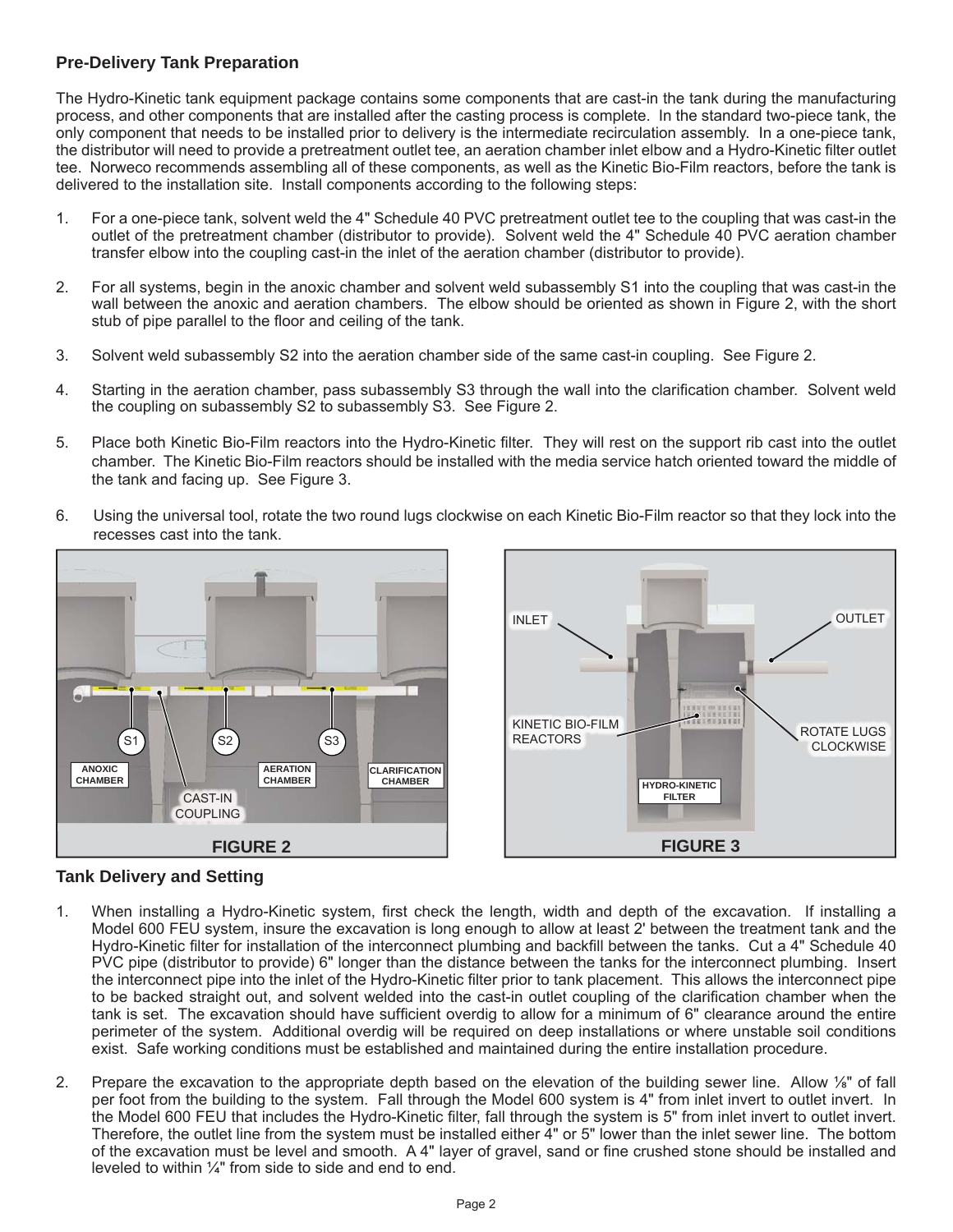- 3. Using extreme caution, place the treatment tank into the excavation. If installing a Model 600 FEU system, place the Hydro-Kinetic filter in the excavation allowing at least 2' between the treatment tank and the Hydro-Kinetic filter. Insure tanks are installed square and level.
- 4. Connect the building sewer line to the pretreatment chamber inlet. The inlet line must be laid continuously and unspliced from the tank to undisturbed earth beyond the limits of the tank excavation.
- 5. If installing a Model 600, connect the discharge sewer line to the tank outlet coupling continuously and unspliced from the tank to undisturbed earth beyond the limits of the tank excavation. Solvent weld the discharge sewer line to the tank outlet coupling.
- 6. If installing a Model 600 FEU, back the interconnect pipe out of the Hydro-Kinetic fi lter and solvent weld the pipe to the outlet coupling of the clarification chamber. Then, connect the discharge sewer line to the Hydro-Kinetic filter outlet continuously and unspliced from the tank to undisturbed earth beyond the limits of the tank excavation. If using a one-piece tank, insert discharge sewer line through tank outlet seal, leaving 4" to 6" protruding inside the tank. Solvent weld the 4" Schedule 40 PVC outlet tee (distributor to provide) to the discharge sewer line.
- 7. Install risers as required to bring the access covers to grade.

#### **Plant Wiring and Control Center Installation**

- 1. Electrical work must be performed in accordance with the latest edition of the National Electrical Code as well as applicable local codes.
- 2. All electrical service cable used with the Hydro-Kinetic system must be UL and CSA approved, type UF, #14/2 AWG minimum and must have a full-size center ground. Larger cable is required if the length of the underground service is greater than 80 feet. Consult your electrician for details.
- 3. An approved cable must be installed from the air pump to the junction box provided for connection to the control center. If installing the air pump in a location other than the aeration chamber riser, insure the air line is no more than 75' in length and the air pump is protected from the elements in a clean, dry, well-ventilated area and proceed to step 6.
- 4. Inspect the power cable entrance in the side of the aeration riser. Remove any sharp edges or flash. Insert the free end of the power cable through a pre-formed  $\frac{1}{2}$ " conduit ell (2' by 1'), then into the power cable entrance of the aeration riser. Guide the power cable into the riser. Pull enough cable through the riser to reach 36" above the riser top. Coil and secure the cable in the aeration riser so that it will not hang down into the tank.
- 5. Lay the conduit ell with cable directly across the top and down the tank side. Do not allow the power cable to be laid across the end of the tank or any removable access cover. Seal the connection between the conduit and the aeration riser with mortar or approved sealant.
- 6. A second underground cable must be installed unspliced from the Service Pro control center into the clarification chamber riser to supply power to the recirculation pump.
- 7. Inspect the power cable entrance in the side of the concrete clarification riser. Remove any sharp edges or flash. Insert the free end of the power cable through a pre-formed ½" conduit ell (2' by 1'), then into the power cable entrance of the clarification riser. Guide the power cable into the riser. Pull enough cable through the riser to reach 36" above the riser top. Coil and secure the cable in the clarification riser so that it will not hang down into the tank.
- 8. Lay the conduit ell with cable directly across the top and down the tank side. Do not allow the power cable to be laid across the end of the tank or any removable access cover. Seal the connection between the conduit and the clarification riser with mortar or approved sealant.
- 9. Two alarm leads must be installed from the air pump pressure switch to the Service Pro control center. The alarm leads should be #16 AWG minimum and installed in conduit where contact with concrete may occur. IMPORTANT: Alarm leads and power leads must always be installed in separate conduits.
- 10. Two alarm leads must be installed from the high water float switch to the Service Pro control center. The alarm leads should be #16 AWG minimum and installed in conduit where contact with concrete may occur. IMPORTANT: Alarm leads and power leads must always be installed in separate conduits. If the air pump will be installed in the aeration riser, the high water and air pump alarm leads should be installed in the same conduit. Properly seal the conduit opening in the riser with mortar or approved sealant.
- 11. Check the excavation and sewer line trenches to be sure they are free of debris, rocks, and any sharp or abrasive objects that could damage electrical cables or alarm leads during backfill or settling.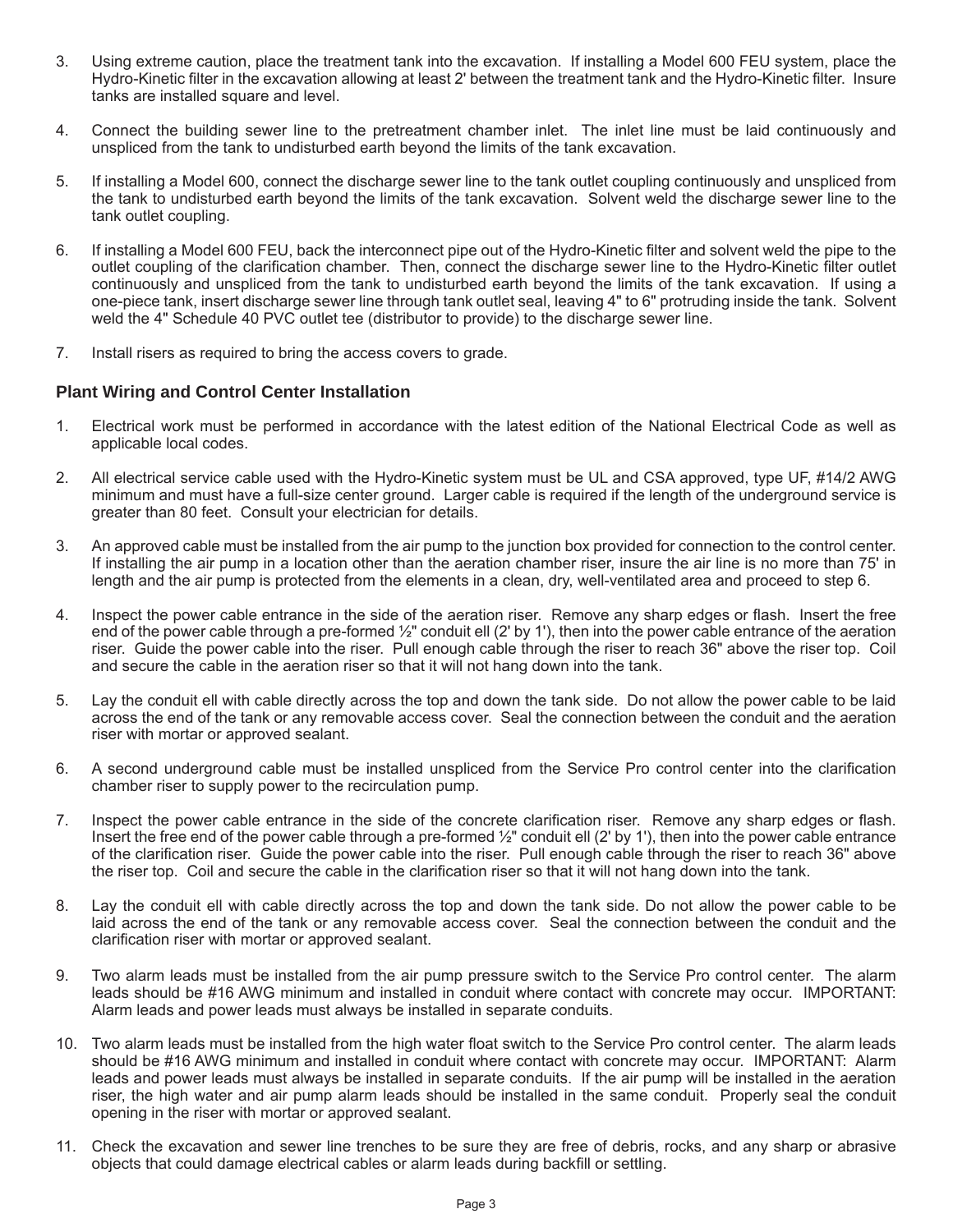- 12. Uncoil the electrical service cables and alarm leads into the excavation and influent sewer line trench. Leave sufficient slack in the cables so they will not be stressed or pulled tight during backfill or settling.
- 13. Always encase the electrical cables and alarm leads in conduit any time they are above finished grade. Route the conduits and cables as directly as possible to the control center mounting location.

#### **Required Prior to Backfi lling**

- 1. For installations where the air pump will not be located in the aeration riser, install a  $\frac{3}{4}$ " Schedule 40 PVC air line from the air pump to the system. The air line should be buried in a trench at a recommended depth of at least 12 inches. Protect the air line in a casing pipe if heavy loading is anticipated. The air line must be run into the aeration riser and the opening in the riser sealed with mortar or approved sealant.
- 2. On the Kinetic Bio-Film reactors, use the universal tool to insure each of the round, black locking lugs is rotated to the furthest extension point possible. Only rotate the lugs clockwise.

#### **Backfi lling**

- 1. The system should be backfilled immediately after sewer lines and underground electrical cables are installed. Fine, loose earth should be used to backfill the tank excavation and sewer line trenches. Be sure it is completely free of rocks, large clumps of earth and construction debris. Use fine granular material when backfilling around electrical cables and conduits. The underground electrical cables should have at least 2' of earth cover. If the proposed finished grade will not permit this coverage, the cables should be installed in approved conduit from the tank to the building foundation. Backfill evenly around the entire perimeter of the tank rather than all at once on each side. Take care to completely fill in the cavity beneath the slanted clarifier end wall.
- 2. Final grading should be 6" below the top of each access cover and should slope away from the tank so surface runoff will drain away from the treatment system. Use extreme care in backfilling. Do not allow dirt or mud to enter any part of the treatment system or sewer lines. If dirt or mud enters any portion of the system, it must be removed to insure proper system operation. Removing the dirt or mud may require repeated flushing and tank pumping.
- 3. Immediately after backfilling, fill each chamber of the treatment system with water to the outlet invert. The water must be free of leaves, mud, grit or any other materials that might interfere with system operation.

#### **Air Pump and Piping Installation**

- 1. Remove the contents from red mesh bag with components labeled "AIR". Attach diffuser bar A1 to subassembly A2 at union as shown in Figure 4. Securely tighten union by hand.
- 2. Solvent weld subassembly A2 to subassembly A3 as shown in Figure 4. Insure red arrows are aligned.
- 3. Solvent weld subassembly A3 to subassembly A4 as shown in Figure 4. Insure blue arrows are aligned.
- 4. Install this entire assembly into aeration chamber by bending the flexible tubing. Lower assembly into the tank until the diffuser bar contacts both the floor and side wall of the tank as shown in Figure 4.
- 5. Remove air pump and components from carton. If the air pump will be installed in the aeration chamber riser, solvent weld subassembly A5 to subassembly A6 as shown in Figure 5. Insure yellow arrows are aligned. Install concrete support base for air pump.
- 6. Install the air pump in the aeration chamber riser on the support base (or in a clean, dry, well-ventilated area protected from the elements no more than 75' from the tank). Attach subassembly A4 to subassembly A5 at union as shown in Figure 4. Securely tighten union by hand.



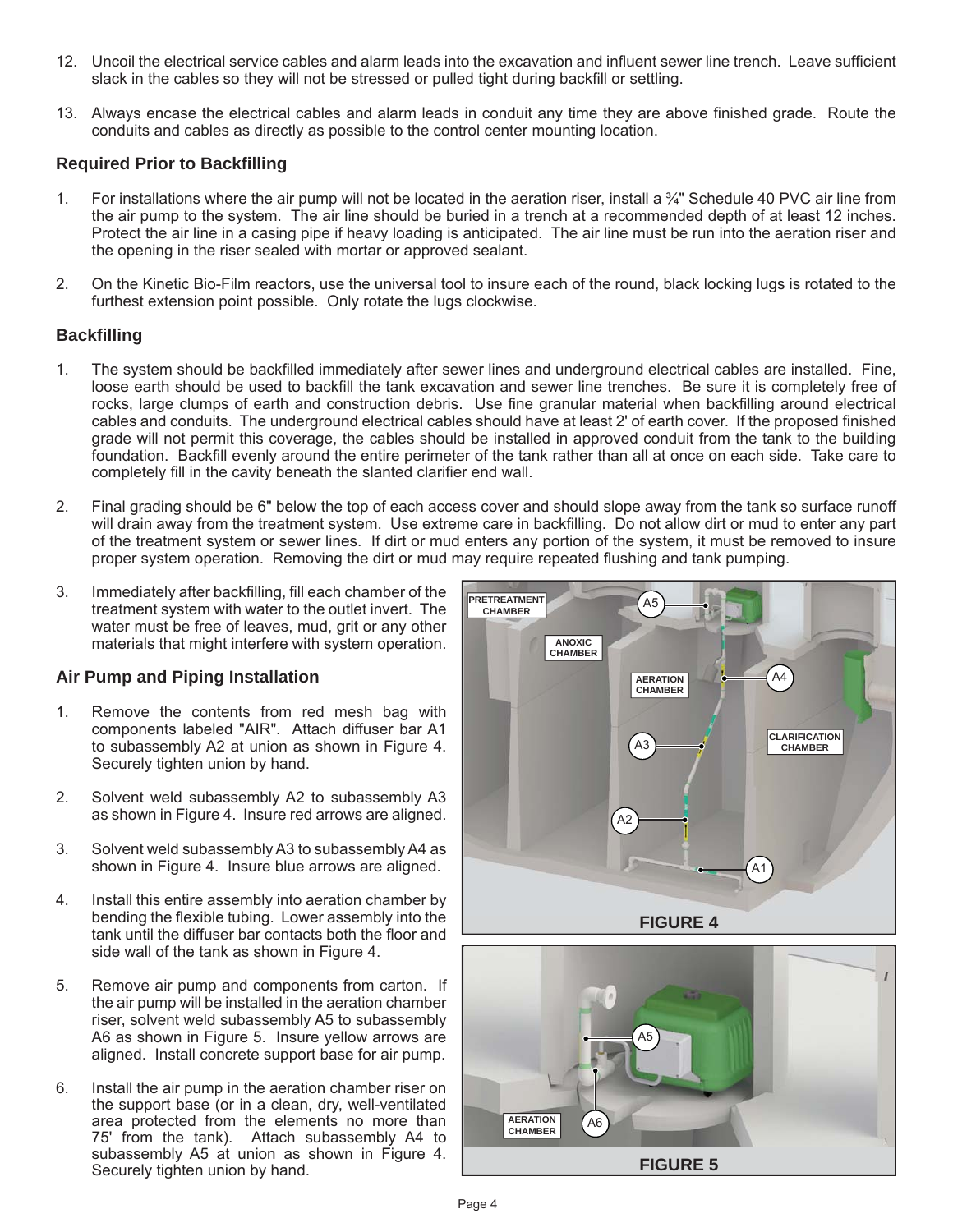

- 7. To wire the air pump female electrical connector, unscrew the three captive stainless steel screws from the face of the female connector. They will stay in the body of the receptacle. Lift out the rigid internal receptacle body. Unscrew the compression nut on the strain relief connector. Insert the electrical service cable through the compression nut, compression ring and neoprene grommet. Strip the outer insulation back 1¼" on the underground electrical service cable and expose the three individual leads. Use extreme care to be sure the insulation jackets on the individual black and white leads are not scarred or damaged while stripping the outer jacket.
- 8. Strip off the insulation jackets **<sup>7</sup>** */***16**" from the ends of the individual black and white leads. Insert the black lead into the hole

adjacent to the brass-colored screw and tighten the screw securely. Insert the white lead into the hole adjacent to the silver-colored screw and tighten the screw securely. Insert the bare copper ground lead into the hole that is adjacent to the green-colored screw and tighten the screw securely. Align the insert key on the receptacle body with the keyway molded into the rubber sleeve. Press the receptacle body into the sleeve and tighten the three stainless steel screws on the face of the connector. Press the grommet into the electrical connector and tighten the compression nut.

#### **Recirculation Pump and Piping Installation**

In the clarification chamber:

- 1. Remove the contents from black mesh bag with components labeled "SLUDGE".Solvent weld subassembly S3 to subassembly S4 in the clarification chamber (S3 was installed with the Tank Equipment Package). Be sure the union is facing up as shown in Figure 6.
- 2. Thread subassembly S5 into the pump discharge as shown in Figure 7.
- 3. Solvent weld the coupling on subassembly S5 to subassembly S6. See Figure 7.
- 4. Solvent weld subassembly S6 to subassembly S7 as shown in Figure 7.
- 5. Attach pump cord to pump discharge assembly (S5-S7) using cable ties provided.
- 6. Use discharge assembly to lower pump into the clarification chamber until pump rests on the floor of the hopper as shown in Figure 7. Attach subassembly S4 to subassembly S7 at union. Securely tighten union by hand.

In the anoxic chamber:

- 7. Solvent weld subassembly S1 to subassembly S8 (S1 was installed with the Tank Equipment Package) with union facing up as shown in Figure 8.
- 8. Attach subassembly S9 to subassembly S10 at union as shown in Figure 7. Securely tighten union by hand.
- 9. Solvent weld subassembly S10 to subassembly S11 as shown in Figure 7. Insure yellow arrows are aligned.
- 10. Solvent weld subassembly S11 to subassembly S12 as shown in Figure 7. Insure green arrows are aligned.
- 11. Bend mixing bar assembly at flexible tubing and lower into anoxic chamber until mixing bar is positioned as shown in Figure 7. Attach subassembly S12 to subassembly S8 at union. Securely tighten union by hand.



**FIGURE 7**

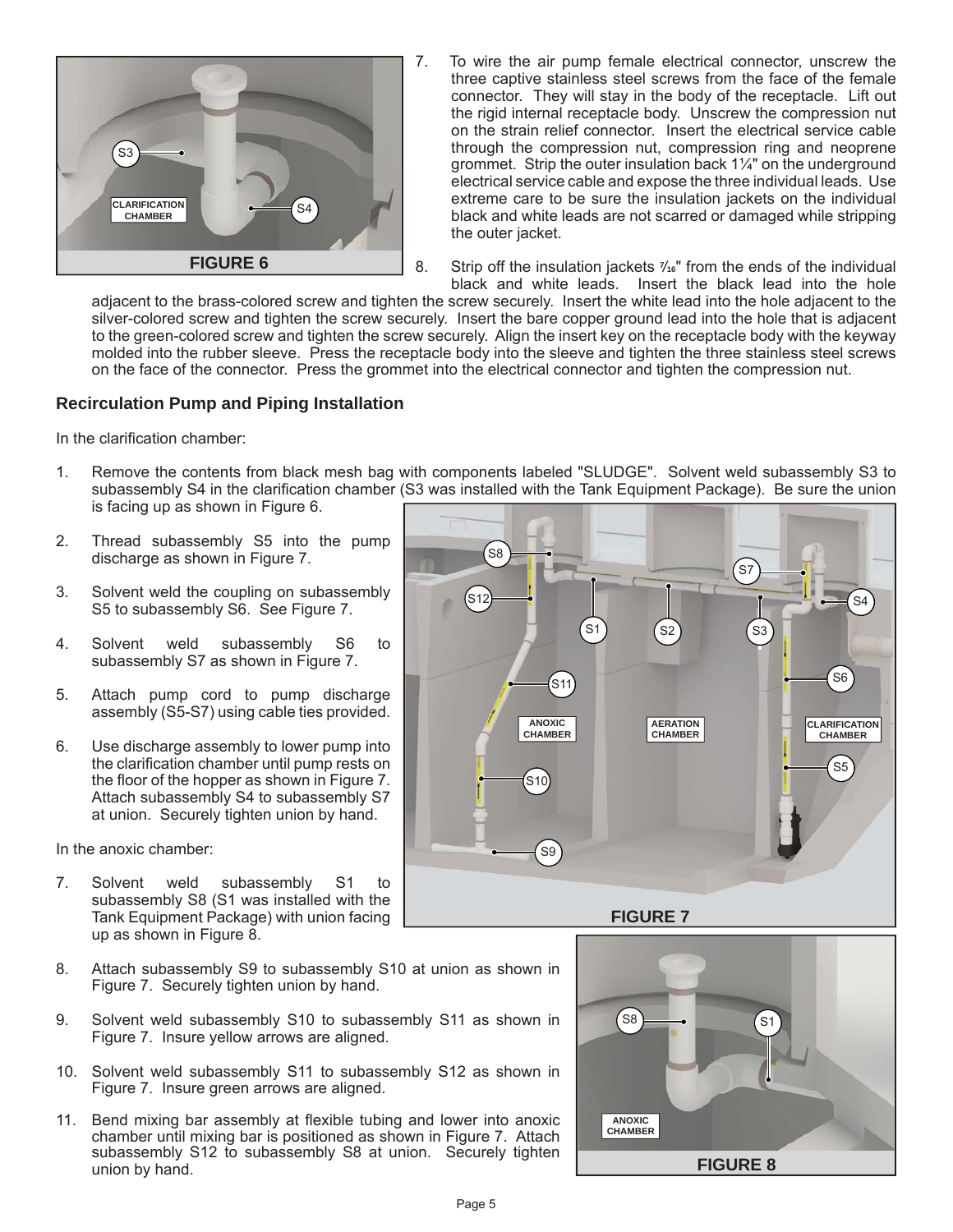- 12. Wire the recirculation pump female electrical connector. Unscrew the three captive stainless steel screws from the face of the female connector. They will stay in the body of the receptacle. Lift out the rigid internal receptacle body. Unscrew the compression nut on the strain relief connector. Insert the electrical service cable through the compression nut, compression ring and neoprene grommet. Strip the outer insulation back 1¼" on the underground electrical service cable and expose the three individual leads. Use extreme care to insure the insulation jackets on the individual black and white leads are not scarred or damaged while stripping the outer jacket.
- 13. Strip off the insulation jackets **<sup>7</sup>** */***16**" from the ends of the individual black and white leads. Insert the black lead into the hole adjacent to the brass-colored screw and tighten the screw securely. Insert the white lead into the hole adjacent to the silver-colored screw and tighten the screw securely. Insert the bare copper ground lead into the hole that is adjacent to the green-colored screw and tighten the screw securely. Align the insert key on the receptacle body with the keyway molded into the rubber sleeve. Press the receptacle body into the sleeve and tighten the three stainless steel screws on the face of the connector.



Press the neoprene grommet into the electrical connector and tighten the compression nut.

- 14. Plug the male connector on the recirculation pump power cord into the female connector.
- 15. Install the flow equalization device by sliding it into the tank receiving flange in the clarification chamber as shown in Figure 9. Use the universal tool to insure the device is completely seated in the flange.

#### **Completing the Installation**

- 1. The control center should be wired for operation when the tank and underground electrical cables are installed. The control center should be located so that the red warning light can be seen and the audible alarm heard. The mounting location should minimize exposure to direct sunlight, freezing rain or conditions that might prevent routine inspection or access. The control center should always be mounted out of the reach of children.
- 2. Remove the cover from the alarm wire junction box connected to the float switch. Solvent weld the junction box to the conduit containing the alarm leads, located in the aeration chamber riser.
- 3. Reference Figure 10 for all wiring instructions. The black and white alarm wires contained in the junction box are provided to connect the float switch to the control center. Connect the black wire in the junction box to either alarm lead from the panel, and secure with a wire nut connector. Connect the white wire in the junction box to the remaining alarm lead from the panel, and secure with a wire nut connector.
- 4. If the air pump is installed in the aeration chamber riser, solvent weld the conduit connection for the pressure switch alarm cable to the junction box. Connect the black wire in the pressure switch cable to either alarm lead from the panel, and secure with a wire nut connector. Connect the white wire in the pressure switch cable to the remaining alarm lead from the panel, and secure with a wire nut connector.
- 5. Reinstall and secure the cover on the alarm wire junction box. Plug any unused junction box openings.
- 6. Proceed to the control center. Detach the cover from the control center enclosure and remove the insert from the mounting posts. Set the control center insert aside. Remove the knockouts in the bottom of the enclosure and install a sealed conduit connector (distributor to provide) in each opening. Exposed wiring to or from the control center should always be encased in conduit. Mount the control center securely using masonry nails, wood screws or common nails as appropriate.
- 7. Use a dedicated 115 VAC, single-phase circuit at the main electrical service panel. A 15 amp circuit breaker is recommended (10 amp minimum). **CAUTION: MAKE SURE THIS CIRCUIT IS DE-ENERGIZED. CHECK IT WITH AN ELECTRICIAN'S TEST LIGHT BEFORE PROCEEDING. REMEMBER THAT OTHER CIRCUITS IN THE SERVICE PANEL MAY REMAIN ENERGIZED AS YOU ARE WORKING. USE ONLY TOOLS WITH INSULATED HANDLES, STAND IN A DRY LOCATION AND WORK WITH EXTREME CARE.**
- 8. Open the black electrical insulator on the back of the control center insert for access to power and alarm wiring connections.
- 9. Install a #14/2 AWG minimum cable with full-size center ground from the control center to the power wire junction box provided for connection to the control center.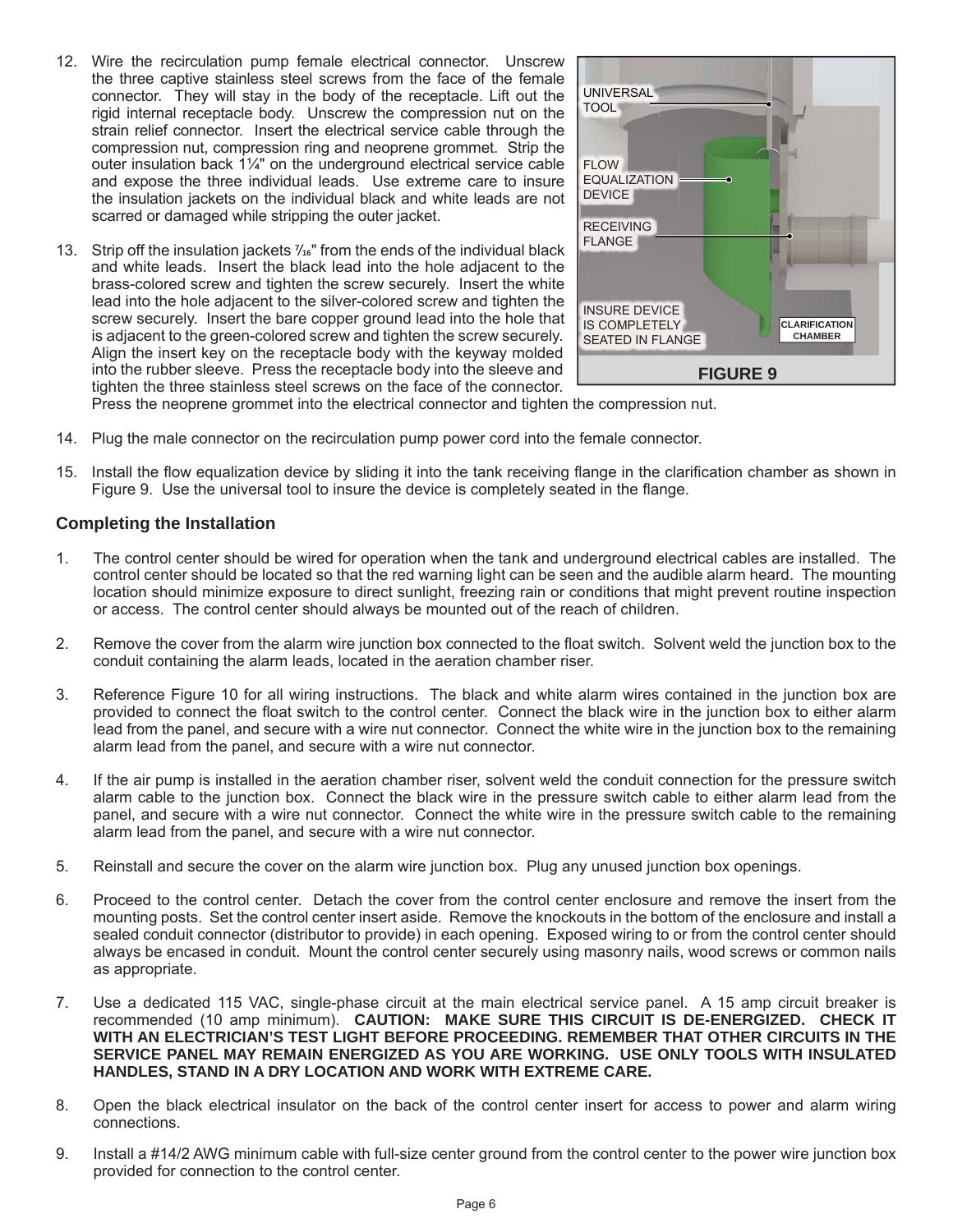- 10. Wire from the dedicated circuit breaker in the main service panel to the power wire junction box. Use at least #14 AWG black copper wire. Connect the black wire from the main service panel to the black wire in the air pump power cable and the black wire to the control center. Secure with a wire nut connector.
- 11. Wire from the neutral in the main service panel to the junction box. Use at least #14 AWG white copper wire. Connect the white wire from the main service panel to the white wire from the air pump power cable and the white wire to the control center. Secure with a wire nut connector.
- 12. Connect the ground wire from the main electrical service panel to the non-insulated ground lead from the air pump and the ground wire to the control center. Secure with a wire nut connector. IMPORTANT: Never allow the white neutral leads and the ground leads to be spliced together.

SERVICE PRO

**CONTROL CENTER** 

**RECIRCULATION** 

PUMP

- AIR PRESSURE SWITCH ALARM WIRE **ALARM LEADS JUNCTION BOX** ᄁ ◫ 匝 可  $\circ$ 10 ╜  $\circ$ ..<br>AUX 1 AUX2 AUX3 田  $\boxplus$ 田 HIGH WATER AI ARM Ь **FLOAT SWITCH** ℍ FFI 115 VAC **BLACK GREEN** WHITE WHITE POWER Ő ACK GREEN **SUPPLY** POWER WIRE  $\Box$ **JUNCTION BOX BLACK** P BLACK ? Ш **PRIACK** WHITE WHITE **WHITE GREEN GREEN** GREEN ? A R BLACK WIRE MUST BE HOT LEAD - WHITE WIRE MUST BE NEUTRAL. PUMP **FIGURE 10**
- 13. Install the cover on the junction box and proceed to the control center.

- 14. Connect the black wire from the junction box to the black wire on the control center. Secure with a wire nut connector.
- 15. Connect the black lead of the underground electrical cable from the recirculation pump to the red wire on the control center. Secure with a wire nut connector.
- 16. Connect the white wire from the junction box to the white wire from the recirculation pump and white wire on the control center. Secure with a wire nut connector.
- 17. Connect the ground wire from the junction box to the non-insulated ground lead from the recirculation pump and the green wire on the control center. Secure with a wire nut connector. IMPORTANT: Never allow the white neutral leads and the ground leads to be spliced together.
- 18. An auxiliary alarm input (AUX1) is available for connection of optional equipment such as an ultraviolet disinfection system, chemical detection system or effluent pump system. Refer to the Alarm Input section in the Service Pro Model 801P Installation and Operation Instructions for details regarding the connection of auxiliary equipment.
- 19. Connect the alarm leads from the high water float switch to the AUX2 RELAY terminals on the control center.
- 20. Connect the alarm leads from the air pump pressure switch to the AUX3 RELAY terminals on the control center.
- 21. If the remote monitoring features of the control center will be utilized, run the telephone or network cable to the bottom of the control center enclosure. IMPORTANT: Never install the communication cable in a conduit with power lines.
- 22. Place the communication cable in the electrical grommet provided. The grommet snaps into the control center enclosure. Crimp the appropriate phone or network connector on the end of the communication cable. Plug the connector into the jack on the control center insert. Connect the other end to the telephone or network system.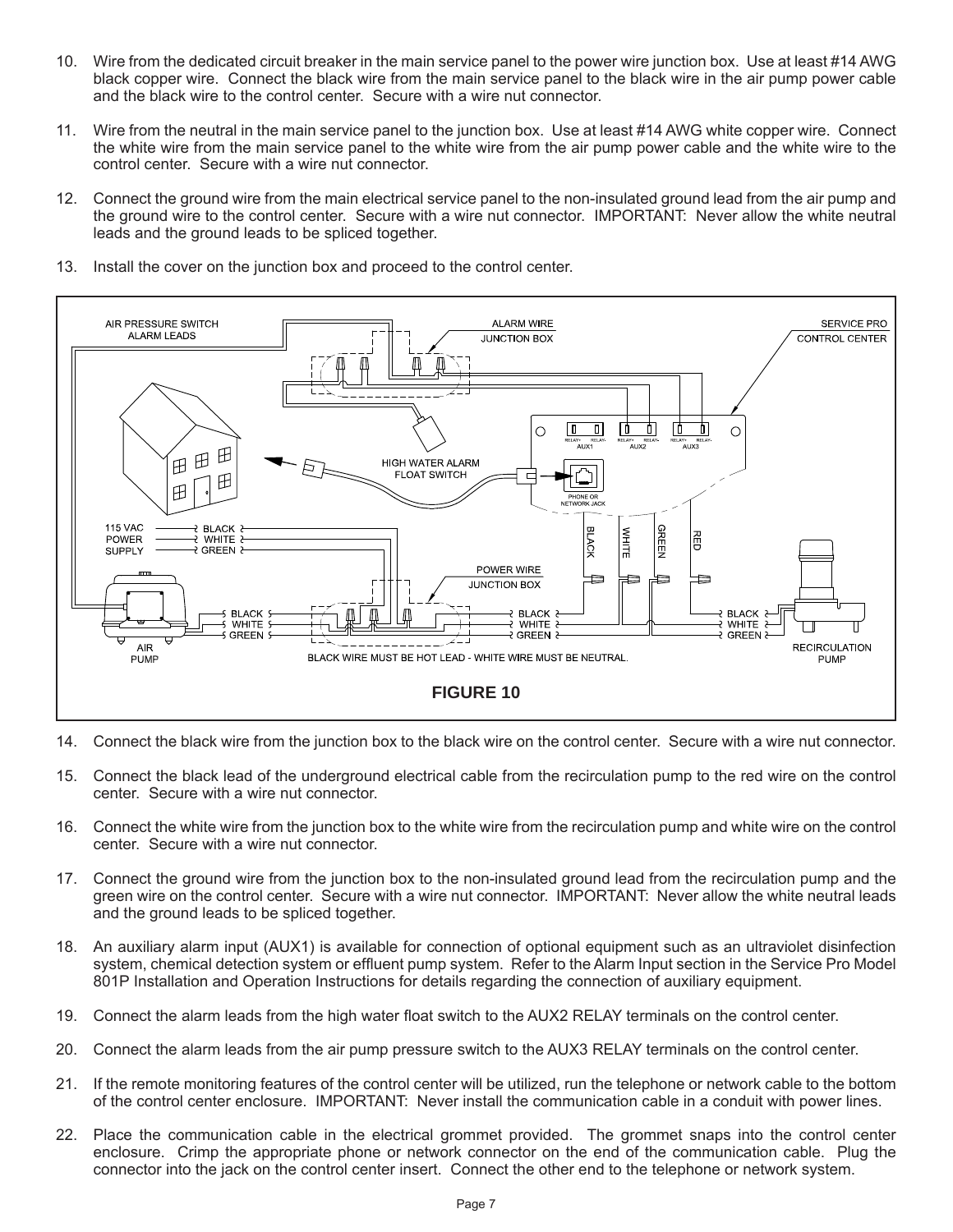- 23. Carefully form all wiring neatly into the lower part of the control center. Do not allow the wires to make contact with other electrical components in the control center. The conduit openings in the enclosure must now be sealed using expanding foam sealant (available from Norweco).
- 24. Close the black electrical insulator and snap the control center insert into position. Reinstall and close the control center cover. Secure it with the Norweco tamper evident seal.
- 25. Clearly label the dedicated circuit used for the Hydro-Kinetic system on the door of the main service panel. Replace the service panel deadfront and enclosure cover.

#### **Final Check and System Startup**

- 1. Place the dedicated circuit breaker for the Hydro-Kinetic system in the main service panel in the "on" position.
- 2. To commission the telemetry system, first insure the phone/network cable is properly installed. Place the control center power switch in the "off" position. While holding in the reset button, place the power switch in the "on" position. Continue to hold the reset button for 5 seconds. Release the reset button and allow the telemetry system up to 60 seconds to call out and complete the commissioning process. The phone/network light will illuminate during the call out process. If commissioning is successful, the alarm light will flash 5 short flashes and stop as verification. If commissioning is unsuccessful, refer to the Service Pro Model 801P Installation and Operation Instructions.
- 3. If no telemetry system is installed, press and hold the RESET button on the control center for 5 seconds. The audible alarm should sound and the alarm light should illuminate.
- 4. The system is operational once all installation and startup steps have been completed to this point. It will take 2 to 6 weeks for the system to reach biological maturity, depending upon system loading.

#### **Routine Maintenance**

The following should be performed every 12 months (or as required by your local governing regulations) by a qualified service technician:

- 1. If applicable, inspect the effluent discharge point to make sure there are no restrictions to the effluent flow. If restrictions are present, perform service as needed.
- 2. If effluent sampling is required, it is recommended that a proper sampling port be installed downstream of the Hydro-Kinetic system.
- 3. Inspect the vent cap, perimeter vent and air pump for objects, plants, insects or debris that could impede the air intake. Remove these items if present.
- 4. Check the air pump for proper operation. Check the air filter and clean or replace as required. Check the aeration chamber for odor. A musty odor indicates the presence of aerobic conditions essential for proper treatment. A septic odor indicates inadequate aeration, suggesting that the delivery of air into the aeration chamber has been restricted.
- 5. Check the aeration chamber and insure the diffuser assembly is creating a rolling motion of the chamber contents. If a rolling motion is not visible, verify air pump operation. Remove and clean diffuser assembly if necessary.
- 6. Check the anoxic chamber and insure the mixing bar is operational. The recirculation pump operates on a pre-programmed on/off cycle, so press the reset button if necessary to verify operation.
- 7. Inspect the flow equalization device. Rinse the design flow, sustained flow and peak flow ports with a garden hose and insure they are free of debris. Clean the flow ports with a brush if necessary.
- 8. Use the hopper scraping tool to gently scrape all surfaces of the clarification chamber hopper.
- 9. On Model 600 FEU systems, the settled solids should be pumped from the Hydro-Kinetic filter to the pretreatment chamber. With the flow equalization device securely in place, install the outlet blocking tool into the clarifier outlet coupling prior to pumping. Place the intake of the service pump at the bottom of the influent chamber. Pump the contents from the bottom of the Hydro-Kinetic filter until the accumulated solids are withdrawn and the water level is below the bottom of the Kinetic Bio-Film reactors. Approximately 150 gallons will be removed during service. Rinse the media with a hose during tank pumping. After pumping, remove the outlet blocking tool and allow the Hydro-Kinetic filter to refill to normal operating level. Never leave the Hydro-Kinetic filter empty after pumping.
- 10. Inspect the system to determine if complete pumping may be required. See "System Pumping" section of this document.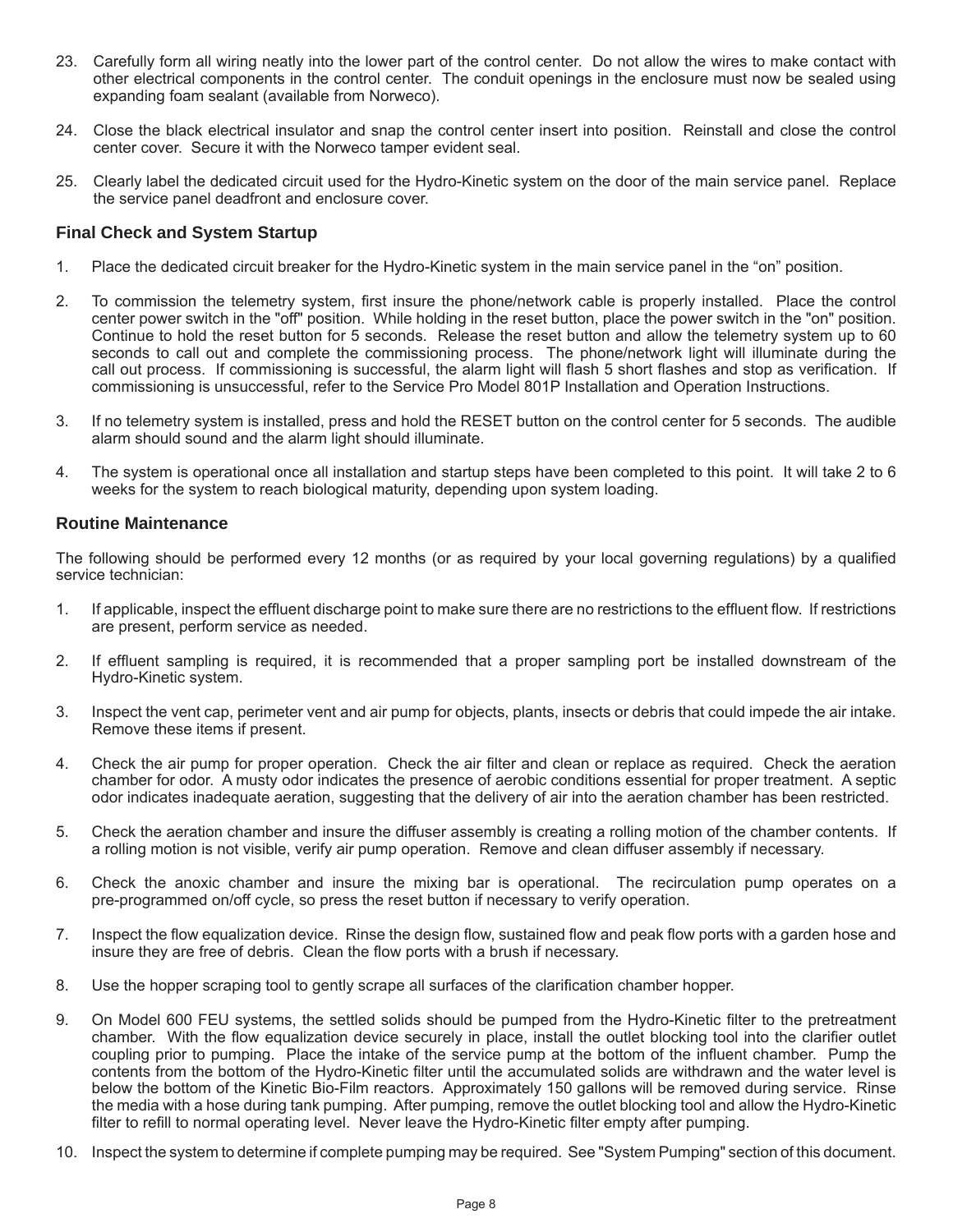- 11. Upon completion of the inspection, insure that all access covers are properly reinstalled. Any missing or damaged access covers should be immediately replaced. **CAUTION: MAKE SURE ALL ACCESS COVERS ARE REINSTALLED AND IN GOOD CONDITION.**
- 12. Approved replacement parts are available from the authorized system dealer listed on the control center cover.

### **System Pumping**

- 1. The Hydro-Kinetic system is a biological treatment device and will not require pumping as often as a septic tank. Pumping of the system will likely be required at 3 to 5 year intervals depending upon system usage, loading, and treatment requirements. If pumping is required more frequently than every 2 years, there is an operational problem with the system and it should be evaluated in greater detail.
- 2. If the service technician suspects that the system may require pumping, a settleable solids test should be performed on a sample from the aeration chamber. The air pump must be removed from the aeration chamber riser to perform this test.
- 3. Immediately after removing air pump, dip a graduated cone or other clear container into the aeration chamber to a depth of 2½ feet. Set the container on a level surface and then allow the solids to settle for 30 minutes while you complete the service inspection. Do not disturb the container during the test.
- 4. After 30 minutes, read the level of solids and compare it with the total liquid volume in the container. Calculate the percentage of settled solids volume (i.e. ½ full of solids equals 50%). If the settled material contains large pockets of clear liquid, estimate the volume of these pockets and reduce the settled solids reading by that amount. A settled solids reading of up to 80% indicates no adjustments are necessary. A settled solids level greater than 80% in the aeration chamber indicates excessive solids and that the system should be pumped.
- 5. If it is determined that pumping is required, contact a tank pumping service licensed by the local regulatory agency. The septage or biosolids from the system must be removed and disposed of in a manner consistent with federal, state and local regulations. Advise the pumping service that they will be pumping approximately 1,250 gallons for the Model 600 or approximately 1,500 gallons for the Model 600 FEU.
- 6. Turn off the air pump and recirculation pump before tank pumping.
- 7. Remove the access cover from the aeration and clarification chambers. Unplug the air pump and disassemble the union located on the primary air connection. Remove the air pump, primary air connection and support base from the aeration riser. Use the universal tool to bend flexible diffuser tubing and remove the diffuser drop pipe assembly. Connect the suction hose to the pump being used to evacuate the chamber.
- 8. Activate the pump and remove the aeration chamber contents. Pump the aeration chamber from the top down, to remove biologically inactive material. Feed the hose down as the liquid is being evacuated from the aeration chamber. It is not necessary to wash down the sidewalls or tank bottom. Pump only 75% of the volume out of the aeration chamber to facilitate plant re-start. Replace the diffuser drop pipe assembly. Reinstall the support base, primary air connection and air pump. Reassemble the union in the primary air connection and plug in the air pump. Replace the access cover.
- 9. If a Hydro-Kinetic filter is installed, it should be pumped after the aeration chamber. Remove the Hydro-Kinetic filter access cover. Lower the hose into the influent chamber until it contacts the bottom of the tank. Withdraw the hose approximately 2 inches. Completely pump 100% of the contents from the chamber and rinse the media with a hose during tank pumping. Replace the Hydro-Kinetic filter access cover.
- 10. Next, pump the anoxic chamber. Remove the anoxic chamber access cover. Use the universal tool to bend flexible mixing bar tubing and remove the mixing bar drop pipe to allow access for the suction hose. Lower the hose until it contacts the bottom of the tank. Withdraw the hose approximately 2 inches. Completely pump 100% of the contents from the chamber. Reinstall the mixing bar drop pipe assembly and replace the access cover.
- 11. The final chamber to pump is the pretreatment chamber. Remove the pretreatment chamber access cover. Break up the scum mat to facilitate pumping. Lower the hose until it contacts the bottom of the tank. Withdraw the hose approximately 2 inches. Activate the pump and remove 100% of the chamber contents. It is not necessary to wash down the sidewalls or tank bottom. If solids are so concentrated that the suction hose cannot withdraw them, tank contents may be backflushed to break up the solid matter. Replace the pretreatment chamber access cover.
- 12. After pumping, refill all chambers to capacity with clean water. Return all plumbing and equipment to its proper installed location. Replace any access covers that were removed. Turn on power to the air pump and the recirculation pump. Check for proper operation of all equipment.